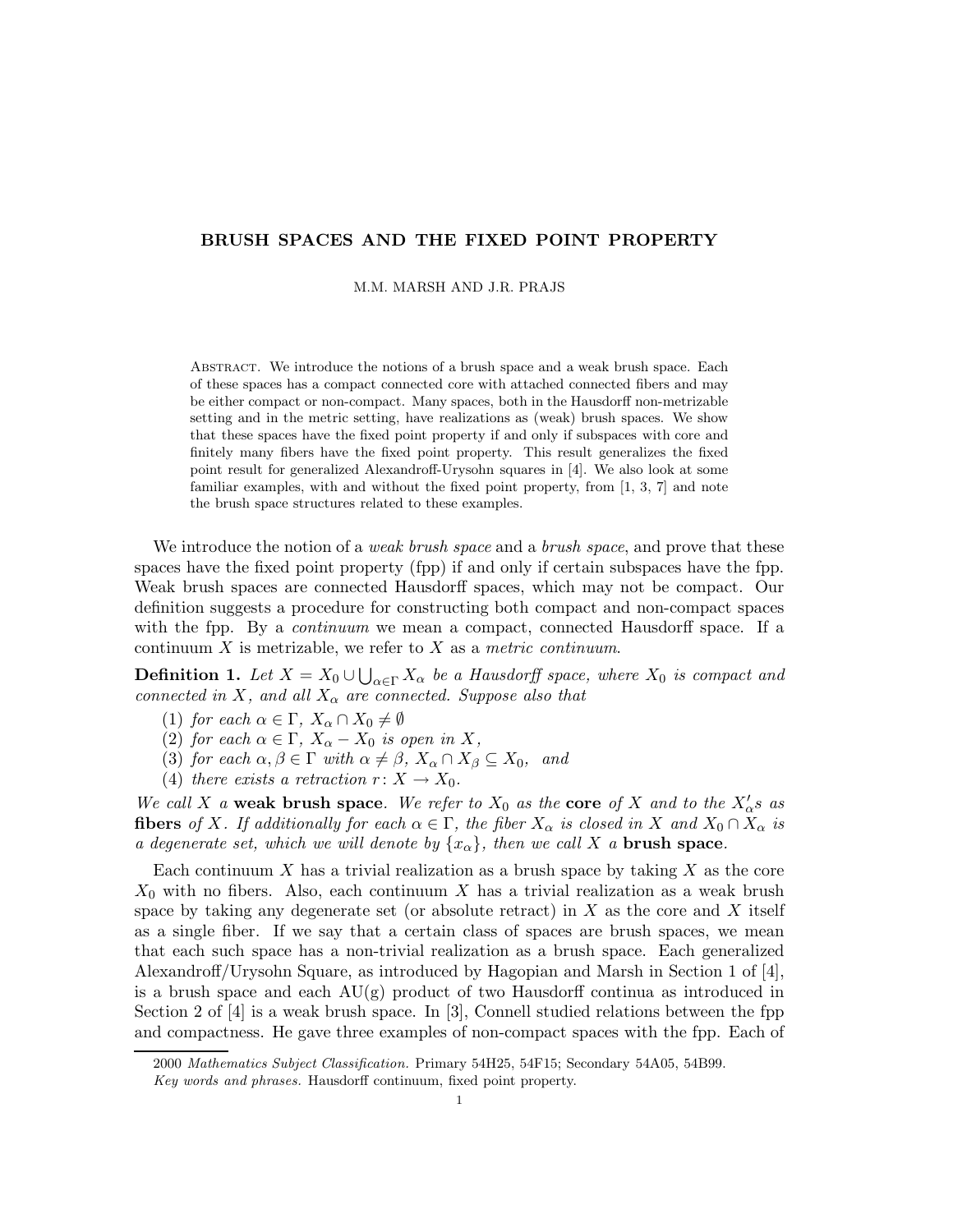his examples is a weak brush space. A straightforward argument shows that all dendrites are brush spaces.

We will give some specific examples of brush spaces after a few propositions and after Theorem 1, which establishes a relationship between the brush space structure and the fixed point property. The first two propositions follow immediately from the definition.

Proposition 1. Each weak brush space is connected.

**Proposition 2.** Let  $X = X_0 \cup \bigcup_{\alpha \in \Gamma} X_\alpha$  be a weak brush space and Y a continuum. Then  $Z = X \times Y$  is a weak brush space with core  $X_0 \times Y$ , fibers  $X_\alpha \times Y$  for  $\alpha \in \Gamma$ , and retraction  $r \times id$ :  $X \times Y \to X_0 \times Y$ . Moreover, if X has closed fibers, then Z does also.

**Proposition 3.** Suppose X is a brush space and  $\alpha \neq \beta \in \Gamma$ . If  $X_{\alpha} \cap X_{\beta} \neq \emptyset$ , then  $X_{\alpha} \cap X_{\beta} = \{x_{\alpha}\}.$  Therefore,  $x_{\alpha} = x_{\beta}.$ 

Proof. By definition of a brush space,  $X_\alpha \cap X_\beta \subseteq X_0$ . So,  $X_\alpha \cap X_\beta = X_\alpha \cap (X_\alpha \cap X_\beta) \subseteq X_0$  $X_{\alpha} \cap X_0 = \{x_{\alpha}\}.$  Since  $X_{\alpha} \cap X_{\beta} \neq \emptyset$ ,  $X_{\alpha} \cap X_{\beta} = \{x_{\alpha}\}.$ 

**Proposition 4.** Suppose A is a set in the weak brush space X such that  $(A \cap X_{\alpha}) - X_0$  is finite for each  $\alpha \in \Gamma$ . Then every limit point of A is in  $X_0$ . Equivalently, cl $A-A \subseteq X_0$ .

*Proof.* Suppose  $x \in X - X_0$ . Then  $x \in X_\beta - X_0$  for some  $\beta \in \Gamma$  and by (2) of Definition 1,  $X_{\beta} - X_0$  is open in X. By assumption,  $X_{\beta} - X_0$  contains finitely many points of A, so x is not a limit point of A.

**Definition 2.** Let X be a weak brush space and  $\{\alpha_i \mid 1 \leq i \leq n\}$  be a finite subset of Γ. Define  $Y_n = X_0 ∪ ∪_{i=1}^n X_{\alpha_i}$ . We refer to each such  $Y_n$  as an n-fibered brush in X. Note that there is exactly one 0-fibered brush in X, namely  $Y_0 = X_0$ .

**Proposition 5.** Let  $Y_n$  be an n-fibered brush in the weak brush space X. Define  $r_n: X \to Y$  $Y_n$  by

$$
r_n(x) = \begin{cases} x & \text{if } x \in Y_n, \\ r(x) & \text{if } x \notin Y_n. \end{cases}
$$

Then  $r_n$  is a retraction.

*Proof.* Notice that X is the union of  $K = X_0 \cup \bigcup_{\alpha \neq \alpha_i} X_\alpha$  and  $Y_n$ .

For  $\beta \neq \alpha_i$ , Y<sub>n</sub> does not have limit points in  $X_{\beta}-X_0$  by property (2). It follows that  $Y_n$  is closed. The complement of K is  $\bigcup_{i=1}^n (X_{\alpha_i} - X_0)$ , which is open. So, K is closed. We have that K and  $Y_n$  are closed and  $K \cup Y_n = X$ . Note that  $r_n = r$  on K and  $r_n = id$ on  $Y_n$ . Also,  $r = id$  on  $K ∩ Y_n = X_0$ . So, each  $r_n$  is continuous.  $□$ 

**Proposition 6.** Let X be a brush space. For each  $\alpha \in \Gamma$ ,  $X_{\alpha}$  is a retract of X.

*Proof.* Note that for each  $x_{\alpha} \in X_0$ , the 1-fibered brush  $Y_1 = X_0 \cup X_{\alpha}$  can be retracted to  $X_\alpha$  since  $X_\alpha$  is closed. Let  $q: Y_1 \to X_\alpha$  be the retraction where  $q(X_0) = \{x_\alpha\}$ . Let  $r_1: X \to Y_1$  be the retraction as defined in Proposition 5. Then  $qr_1: X \to X_\alpha$  is a retraction.

**Theorem 1.** Let X be a weak brush space. Then X has the fpp if and only if for each  $n \geq 0$  and each n-fibered brush  $Y_n$  in X,  $Y_n$  has the fpp.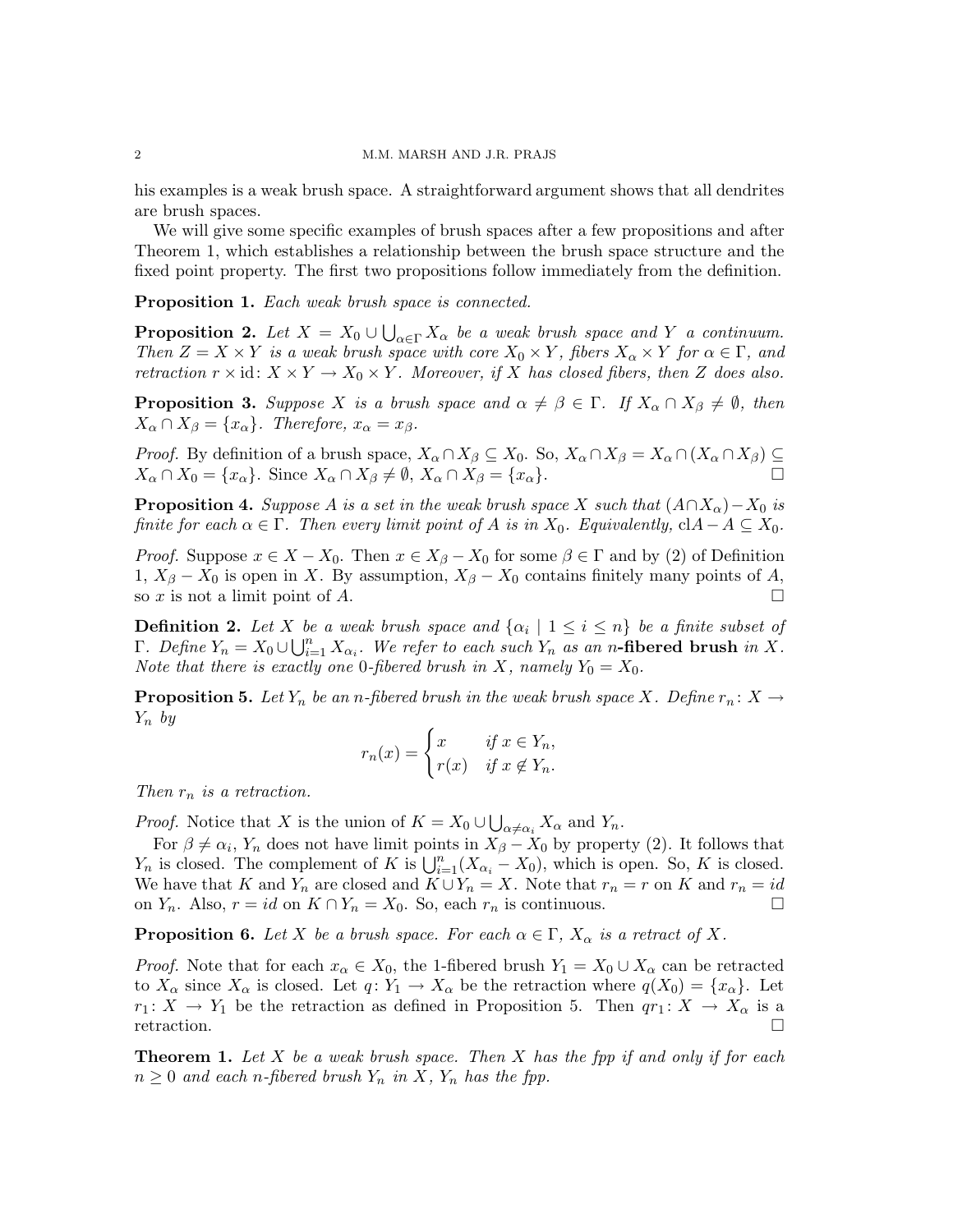*Proof.*  $\Rightarrow$ : Assume that X has the fpp. By Proposition 5, each  $Y_n$  is a retract of X; so each  $Y_n$  has the fpp.

 $\Leftarrow$ : Let  $f: X \to X$  be a mapping. Since  $X_0$  has the fpp by assumption,  $r f|_{X_0}: X_0 \to X$  $X_0$  has a fixed point, say  $z_1 \in X_0$ . So,  $rf(z_1) = z_1$ . If  $f(z_1) \in X_0$ , then  $z_1$  is a fixed point of f and we are done. So, we assume that  $f(z_1) \notin X_0$ . Let  $\alpha_1 \in \Gamma$  where  $f(z_1) \in X_{\alpha_1}$ . Let  $Y_1$  be the 1-fibered brush  $X_0 \cup X_{\alpha_1}$  and let  $r_1$  be the retraction onto  $Y_1$  as defined in Proposition 5. It follows from our hypothesis that  $Y_1$  has the fpp. So, the map  $r_1 f|_{Y_1}: Y_1 \to Y_1$  has a fixed point, say  $z_2$ . If  $f(z_2) \in Y_1$ , then  $z_2$  is a fixed point of f and we are done. So, assume  $f(z_2) \notin Y_1$ ; say  $f(z_2) \in X_{\alpha_2}$ . It follows that  $\alpha_1 \neq \alpha_2$  and that  $z_1 \neq z_2$ . Furthermore, we note that  $z_2$  must be in  $X_0$  since  $z_2 = r_1f(z_2) = rf(z_2) \in X_0$ .

Let  $Y_2$  be the 2-fibered brush  $X_0 \cup X_{\alpha_1} \cup X_{\alpha_2}$  and let  $r_2$  be the retraction onto  $Y_2$  as defined in Proposition 5. Since  $Y_2$ , by hypothesis, has the fpp,  $r_2 f|_{Y_2}: Y_2 \to Y_2$  has a fixed point, say z<sub>3</sub>. As above, we get that  $z_3 \in X_0 - \{z_1, z_2\}$ ,  $f(z_3)$  is in some  $X_{\alpha_3}$  with  $\alpha_3 \neq \alpha_2$  and  $\alpha_3 \neq \alpha_1$ , and  $z_3 = r_2f(z_3) = rf(z_3)$ .

Continuing this process, we get a sequence of points  $\{z_n\}$  in  $X_0$  such that for  $n \geq 1$ ,  $f(z_n) \in X_{\alpha_n}$  and  $z_n = r_{n-1}f(z_n) = rf(z_n)$ ; and for  $n \neq m$ ,  $z_n \neq z_m$  and  $\alpha_n \neq \alpha_m$ . Let  $A = \{z_1, z_2, \ldots\}$ . Since  $A \subseteq X_0$ , clA is compact by compactness of  $X_0$ . The map  $r \circ f|_A : A \to A$  is the identity map on A and thus,  $r \circ f|_{cA} : cA \to cA$  is the identity map as well. Consequently,  $f|_{cA} : cA \to f(cA)$  is a homeomorphism. So, the set  $f(A)$ is infinite and has a limit point z in the compact set  $f(clA)$ . By the definition of A, the set  $(f(A) \cap X_\alpha) - X_0$  has at most one element for each  $\alpha \in \Gamma$ . Therefore,  $z \in X_0$  by Proposition 4. We have that  $z = r(z) \in rf(\text{cl}A) = \text{cl}A$ , and thus,  $rf(z) = z = r(z)$ . Since  $r|_{f(\text{cl}A)}$  is one-to-one,  $f(z) = z$ .

**Corollary 1.** Let X be a brush space. Then X has the fpp if and only if  $X_0$  and each fiber  $X_{\alpha}$  has the fpp.

*Proof.*  $\Rightarrow$ : Since  $X_0$  is a retract of X by property (4), it follows that  $X_0$  has the fpp. It follows from Proposition 6 that each fiber  $X_{\alpha}$  has the fpp.

 $\Leftarrow$ : Since each  $X_{\alpha}$  is closed and  $X_0$  is compact (and therefore closed, since X is Hausdorff), it follows that each *n*-fibered brush  $Y_n$  in X is a finite wedge sum of spaces with the fpp. Hence, each  $Y_n$  has the fpp, and by Theorem 1, X has the fpp.  $\Box$ 

We now look at several specific examples of brush spaces. The examples illuminate how the brush space structure gives immediate fixed point results for spaces that presently do not fit into any particular fixed point theory. The second example illustrates how slight changes to a space without the fpp may produce one with the fpp.

Example 1. The harmonic comb H and related spaces.

**Discussion.** In the plane  $\mathbb{R}^2$ , let  $I_0 = \{(x, 0) | 0 \le x \le 1\}$  and  $L = \{(0, y) | 0 \le y \le 1\}$ . For  $n \geq 1$ , let  $I_n = \{(\frac{1}{n}, y) \mid 0 \leq y \leq 1\}$  and  $J_n = \{(\frac{1}{n}, y) \mid 0 \leq y \leq n\}$ . Let  $H = I_0 \cup L \cup (\cup_{n \geq 1} I_n), H^{\prime} = I_0 \cup (\cup_{n \geq 1} I_n), \text{ and } H^{\prime\prime} = I_0 \cup (\cup_{n \geq 1} J_n).$ 

It is easy to see that H is a compact metric brush space with core  $I_0 \cup L$  and fibers  $I_n$ . Each of H' and H'' is a non-compact metric brush space with core  $I_0$ . The examples  $H'$  and  $H''$  can also be found in [3, Example 3]. Connell provides a proof that  $H'$  and  $H''$  have the fpp. That all three of  $H, H'$ , and  $H''$  have the fpp follows from our general theory, specifically Corollary 1.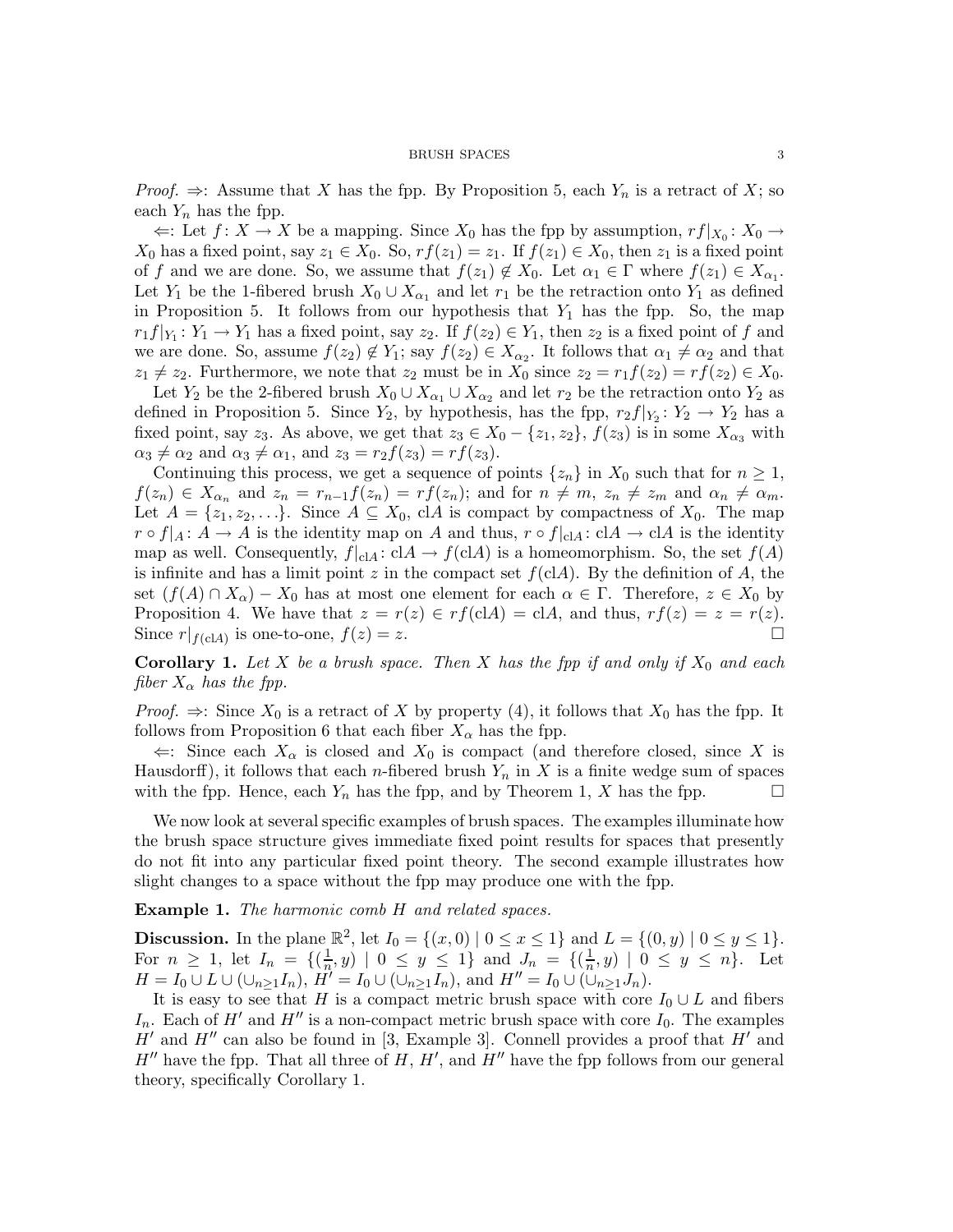Remark. One can similarly construct more exotic weak brush spaces by replacing the arcs in Example 1 with absolute retracts (ARs) and insisting that the intersection of each AR fiber with the core AR also be an AR.

Example 2. The cone over a spiral to a circle, the cone over the spiral to a simple triod, and related spaces.

Discussion. It has been shown by Knill [7, Theorem 3.4] that the cone over a spiral to a circle admits a fixed-point-free map and by Illanes [6] that the cone over a spiral to a simple triod admits a fixed-point-free map. We give examples of two spaces similar to these cones that are weak brush spaces and must have the fpp. We confine our discussion to the cone over the spiral to a circle and use the description of this space given by Bing in [1, Theorem 21].

In  $\mathbb{R}^3$ , using cylindrical coordinates  $(r, \theta, z)$ , let  $C = \{(1, \theta, 1) | 0 \le \theta \le 2\pi\}$ ,  $S =$  $\{(1+\frac{1}{1+\theta},\theta,1) \mid \theta \geq 0\}$ , and  $v = (0,\theta,0)$ . Let X be the union of all convex intervals in  $\mathbb{R}^3$  from v to points of  $C \cup S$ . In [1], Bing refers to X as the *cone-with-a-skirt* and describes Knill's fixed-point-free map on X. We also denote X by  $cone(C \cup S)$  and if  $T \subseteq C \cup S$ , we let  $cone(T)$  denote the union of all convex intervals in  $\mathbb{R}^3$  from v to points of T.

For notational convenience, if p is a point in  $C \cup S$ , we denote the convex interval from v to p by  $I_p$ . If  $0 \le \theta_1 < \theta_2$ , we denote the set  $\{(1+\frac{1}{1+\theta}, \theta, 1) \mid \theta_1 \le \theta \le \theta_2\}$  by  $S(\theta_1, \theta_2)$ . Note that  $S(\theta_1, \theta_2)$  is an arc in the spiral S.

For  $n \geq 0$ , let  $S_n = S(2n(n+1)\pi, 2(n+1)^2\pi)$ . Let  $C' = C \cup (\cup_{n>0} S_n)$  and let  $X' = cone(C')$ . We note that X' is a compact metric brush space with core  $cone(C)$ and fibers  $cone(S_n)$  for  $n \geq 0$ . Since  $cone(C)$  and each  $cone(S_n)$  are homeomorphic to planar disks, it follows that  $X'$  has the fpp.

For a second example, let  $K = \{(1, 0, 1)\} \cup \{(1 + \frac{1}{1+\theta}, \theta, 1) | \theta = 2n\pi \text{ for some } n \ge 0\}$ and let  $X'' = cone(S \cup \{(1, 0, 1)\})$ . We note that  $X''$  is a non-compact, metric weak brush space with core  $X_0 = cone(K)$  and fibers  $X_n = S(2(n-1)\pi, 2n\pi)$  for  $n \geq 1$ . The core  $X_0$  is a harmonic fan, which has the fpp, and each fiber  $X_n$  is homeomorphic to a planar disk. Define a retraction  $r: X'' \to X_0$  by retracting each  $X_n$  to the arc  $I_{(1+\frac{1}{1+2(n-1)\pi},2(n-1)\pi,1)}\cup I_{(1+\frac{1}{1+2n\pi},2n\pi,1)}$  in its boundary. Each n-fibered brush  $Y_n$  in  $X''$ is itself a brush space with core  $\{v\}$  and with either intervals or topological disks as fibers. So, by Corollary 1, each  $Y_n$  in  $X''$  has the fpp and by Theorem 1,  $X''$  has the fpp.

**Remark.** The cone-with-a-skirt  $X$  in Example 2 provides an example of a metric contractible continuum without the fixed point property that is the union of a space  $X''$  with the fpp and a disk, namely  $cone(C)$ , where the intersection of  $X''$  and  $cone(C)$  is an arc, namely  $I_{(1,0,1)}$ . Each of  $X''$  and  $cone(C)$  is 2-dimensional, although as already noted,  $X''$ is not compact. A non-planar example is given by Bing in [1, Theorem 15] and a planar example is given by Hagopian and Prajs in [5]. Their examples attach 1-dimensional metric continua with the fpp to a disk, and their examples are not contractible.

We now show that each of properties (1) through (4) in the definition of a brush space is necessary in order for a brush space  $X$  to have the fpp when the core  $X_0$  and all fibers  $X_{\alpha}$  have the fpp. There are simple examples if any one of property (1), property (3), or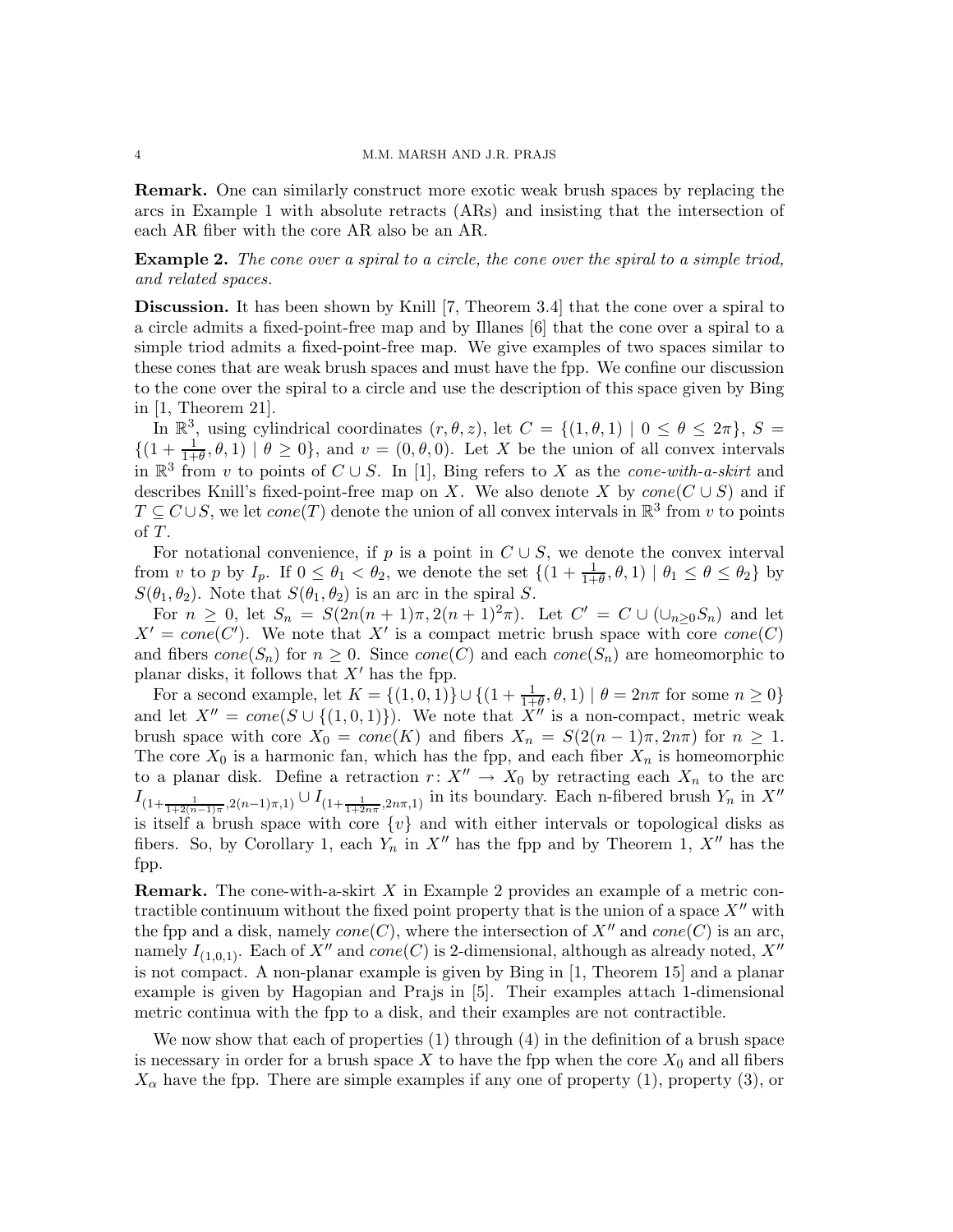the degeneracy of the sets  $X_\alpha \cap X_0$  is omitted. We give examples below when property (2) is omitted and when property (4) is omitted.

**Example 3.** There is a metric continuum X that satisfies properties  $(1)$ ,  $(3)$ , and  $(4)$ of a brush space, but does not have the fpp, even though  $X_0$  and all  $X_\alpha$  have the fpp.

*Proof.* Let B be the "can-with-a-skirt" as defined by Knill in [7, Definition 3.2]. Also, see Bing [1, p. 131]. Let  $X = B \times [0,1]$ . Knill shows in [7, Theorem 3.4] that B has the fpp, but X does not. Let  $X_0 = B \times \{0\}$  in X, and let  $r: X \to X_0$  be defined by  $r(b, t) = (b, 0)$ . Then we express X as  $X = X_0 \cup \bigcup_{b \in B} (\{b\} \times [0, 1])$  and note that X satisfies properties (1), (3), and (4),  $X_0$  and all  $\{b\} \times [0, 1]$  have the fpp, but X does not have the fpp.  $\Box$ 

**Example 4.** There is a metric continuum X that satisfies properties  $(1)$ ,  $(2)$ , and  $(3)$ of a brush space, but does not have the fpp, even though  $X_0$  and all  $X_\alpha$  have the fpp.

*Proof.* Let P denote the plane in polar coordinates  $(r, \theta)$  with  $r \geq 0$ . Let  $D_0 =$  $\{(r,\theta) \mid 0 < r < 4\} \subseteq P$ . Our example will be a continuum lying in  $D_0$ .

First we introduce some convenient notation. If  $A \subseteq P - \{(0,0)\}\)$  and  $t > 0$ , we let  $A + t = \{(r + t, \theta) \mid (r, \theta) \in A\}.$  If  $p = (r, \theta)$  is a point, we let  $p + t = (r + t, \theta)$ . If  $p = (r, \theta_1)$  and  $q = (r, \theta_2)$  are two points with  $0 \le \theta_1 < \theta_2 \le 2\pi$ , let  $C(p, q)[r] =$  $\{(r,\theta) \mid \theta_1 \leq \theta \leq \theta_2\}.$ 

Let  $g: D_0 \to D_0$  be defined by  $g(r, \theta) = (4 - r, \theta + \pi)$ . It is easy to see that  $g^2$  is the identity map on  $D_0$ , g is a homeomorphism, and g is fixed-point-free. In particular, g is a  $\pi$ -rotation followed by a flip through the circle  $r = 2$ .

We proceed to define our continuum X (see Figure 1). For  $0 \le \theta < \pi$ , let  $\alpha(\theta)$  $2 + \frac{1}{2}$  $\frac{1}{2}\sin\frac{3\pi^2}{2(\pi-1)}$  $\frac{3\pi}{2(\pi-\theta)}$ . Let  $S = \{(\alpha(\theta), \theta) \mid 0 \leq \theta < \pi\} \cup \{(r, \pi) \mid \frac{3}{2} \leq r \leq \frac{5}{2}\}$  $\frac{5}{2}$ . Note that S is a topologist's sine curve lying in the closed annulus bounded by the circles  $r = \frac{3}{2}$ 2 and  $r=\frac{5}{2}$  $\frac{5}{2}$ . We also note that for integers  $n \geq 0$ ,  $\alpha(\frac{4n}{4n+3}\pi) = \frac{3}{2}$  and  $\alpha(\frac{4n+2}{4n+5}\pi) = \frac{5}{2}$ . So, we let  $\{v_n\}$  and  $\{q_n\}$  be the two sequences of points in S where  $v_n = (\frac{3}{2}, \frac{4n}{4n+3}\pi)$  and  $q_n = (\frac{5}{2}, \frac{4n+2}{4n+5}\pi)$  for  $n \ge 0$ . Let  $u = (\frac{5}{2}, 0)$  and  $q = g(v_0)$ .

Let  $W = S \cup g(S)$ . Note that  $g(W) = W$ . We have that W is a double Warsaw circle and  $q|_W$  is a fixed-point-free homeomorphism on W. If x and y are points lying in the same arc-component of W, we let  $[x, y]$  denote the unique arc in W with endpoints x and y. Let  ${B_n \mid n \geq 1}$  be the collection of arcs lying in  $D_0$  defined by  $B_n =$  $\{(\alpha(\theta) + \frac{5\theta}{2^{n+1}\pi}, \theta) \mid 0 \leq \theta \leq \frac{2\pi}{5}\}$  $\frac{2\pi}{5}$ . It is easy to check that

i)  $B_n$  has endpoints  $v_0$  and  $q_0 + \frac{1}{2^n}$  $\frac{1}{2^n}$  for each  $n \geq 1$ ,

- ii)  ${B_n}$  converges to  $[v_0, q_0]$ , and
- iii)  $B_n \cap B_m = \{v_0\}$  if  $n \neq m$ .

Let  $A_1 = B_1 \cup C(q_0 + \frac{1}{2}, q + \frac{1}{2})[\frac{5}{2} + \frac{1}{2}] \cup ([q, g(v_1)] + \frac{1}{2})$ . For  $n \geq 2$ , let  $A_n =$  $B_n \cup (q_0, q_{n-1}] + \frac{1}{2^n}) \cup C(q_{n-1} + \frac{1}{2^n})$  $\frac{1}{2^n}, q+\frac{1}{2^n}$  $\frac{1}{2^n}$ ) $\left[\frac{5}{2} + \frac{1}{2^n}\right]$  $\frac{1}{2^n}$ ]  $\cup$  ([q, g(v<sub>n</sub>)] +  $\frac{1}{2^n}$ ). We observe that  $A_n$  is a sequence of arcs, attached to W at the point  $v_0$ , converging to W.

For  $n \geq 1$ , let  $X_n = g(A_n)$ . Then  $X_n$  is a sequence of arcs, attached to W at the point q, also converging to W. We also note that each  $A_n - \{v_0\}$  lies in the unbounded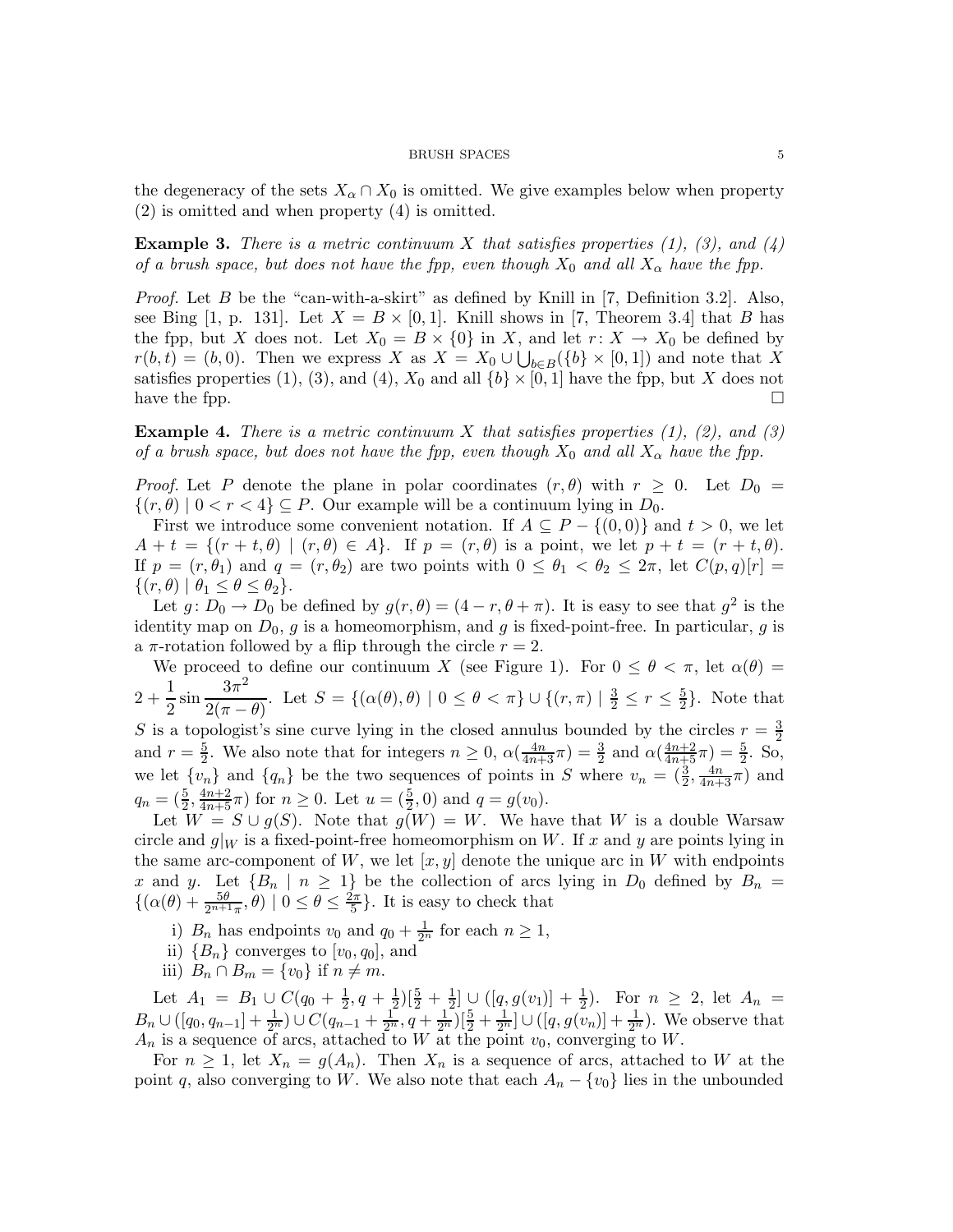

Figure 1

complementary domain of W and each  $X_n - \{q\}$  lies in the bounded complementary domain of W.

Let  $X_0 = W \cup \bigcup_{n \geq 1} A_n$  and let  $X = X_0 \cup \bigcup_{n \geq 1} X_n$ . The continuum X is our example. By construction of X and properties of g previously mentioned,  $g(X) = X$  and g is a fixed-point-free homeomorphism. Clearly,  $X_0$  and all  $X_n$  are continua. For  $n \geq 1$ ,  $X_0 \cap X_n = \{q\}$ , and each  $X_n - \{q\}$  is open in X. Also, for  $n \neq m$ ,  $X_n \cap X_m = \{q\} \subseteq X_0$ . Since each  $X_n$  is an arc, it has the fpp. So, we only need to see that  $X_0$  has the fpp.

Suppose that  $f: X_0 \to X_0$  is a fixed-point-free map on  $X_0$ . Let K be the arccomponent of  $X_0$  containing  $v_0$  and let L be the arc-component of  $X_0$  containing q. Suppose  $f(L) \subseteq L$ . Then  $f(\overline{L}) \subseteq \overline{L}$ . Since  $\overline{L}$  is a topologist's sine curve, f has a fixed point in  $\overline{L}$ , a contradiction. So,  $f(L) \subseteq K$ .

Suppose  $f(K) \subseteq L$ . Then  $f(\overline{K}) \subseteq \overline{L}$  and since  $L \subseteq \overline{K}$ ,  $f(L) \subseteq \overline{L}$ . Hence,  $f(\overline{L}) \subseteq \overline{L}$ and we have a contradiction as in the previous paragraph. Thus,  $f(K) \subseteq K$ .

Since  $X_0 = K \cup L$ ,  $f(X_0) \subseteq K$ . Since each subcontinuum of K is arcwise connected, has empty interior in the plane, and does not separate the plane, it follows that  $f(X_0)$  is a dendroid J. Thus, we have that  $f(J) \subseteq J$ , and f has a fixed point in J, a contradiction. Hence,  $X_0$  has the fpp.

By Corollary 1, it follows that there is no retraction of  $X$  onto  $X_0$ . However, the following simple argument verifies this directly. Suppose  $r: X \to X_0$  is a retraction. Then  $r(L) = L$ . So,  $r(A_n) \subseteq L$  for each  $n \geq 1$ . Let  $\{x_n\}$  converge to  $q_0$  with  $x_n \in A_n$ for each  $n \geq 1$ . Then  $r(x_n) \in L$  for each  $n \geq 1$ , but  $r(q_0) = id(q_0) = q_0$ , a violation of continuity of r.